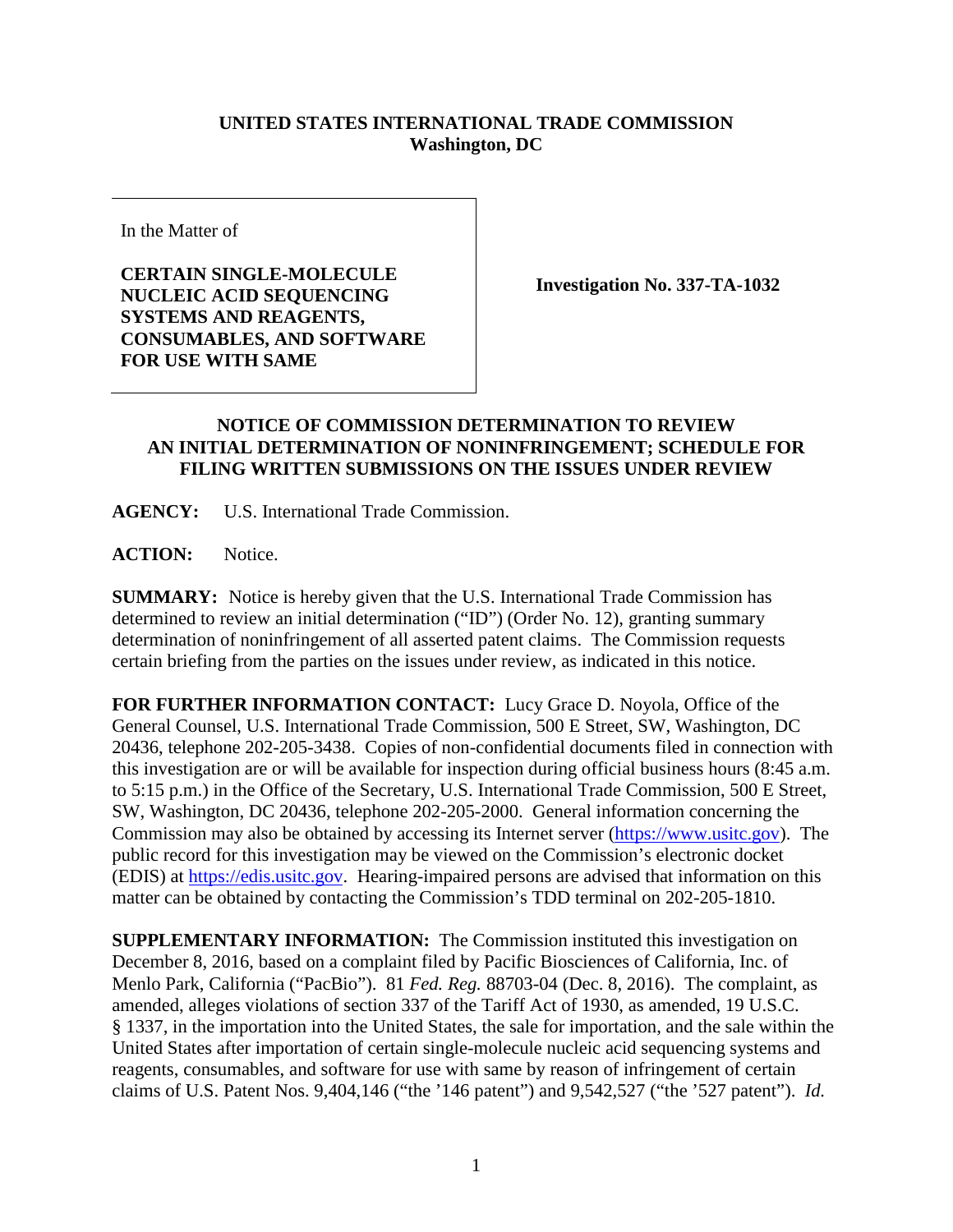at 88704; 82 *Fed. Reg.* 15236 (Mar. 27, 2017). The notice of investigation named as respondents Oxford Nanopore Technologies Ltd. of Oxford, United Kingdom; Oxford Nanopore Technologies, Inc. of Cambridge, Massachusetts; and Metrichor, Ltd. of Oxford, United Kingdom (collectively, "Oxford"). 81 *Fed. Reg.* at 88704. The Office of Unfair Import Investigations ("OUII") also was named as a party to the investigation. *Id.*

On May 23, 2017, the administrative law judge ("ALJ") issued Order No. 10 ("*Markman*  Order"), construing the limitations "single-molecule sequencing process" recited in claims 1, 5- 7, 14, and 16-17 of the '146 patent and claims 1 and 3-4 of the '527 patent and "single-molecule sequencing" recited in claims 20-21 of the '146 patent (collectively, "single-molecule sequencing" limitations).

On June 8, 2017, PacBio filed a motion for summary determination that the domestic industry requirement is satisfied. On June 9, 2017, Oxford filed a motion for summary determination of (1) noninfringement as to all accused products because they do not satisfy the "single-molecule sequencing" limitations; (2) noninfringement as to a subset of the accused products (directed solely to Oxford's 1D or  $1D<sup>2</sup>$  sequencing processes) because they do not satisfy the "linker" limitations; and (3) noninfringement as to a subset of the accused products (not directed solely to Oxford's 1D or  $1D<sup>2</sup>$  sequencing processes) because they are capable of substantial non-infringing uses.

On July 19, 2017, the ALJ issued an ID (Order No. 12), granting in part Oxford's summary determination motion. Specifically, the ID incorporated the *Markman* Order by reference and found no infringement of claims 1, 5-7, 10, 14, 16-21, and 23-25 of the '146 patent and claims 1 and 3-11 of the '527 patent based on the *Markman* Order's construction of the "single-molecule sequencing" limitations. The ID denied as moot Oxford's second and third requests for summary determination of noninfringement, as well as PacBio's motion for summary determination on the economic prong of the domestic industry requirement. The ID found no violation of section 337.

On July 31, 2017, PacBio filed a petition for review of the *Markman* Order's construction of "single-molecule sequencing" and the ID's finding of noninfringement. On August 7, 2017, Oxford and OUII filed responses to PacBio's petition. On August 16, 2017, PacBio filed a motion for leave to file a reply in support of its petition for review. On August 28, 2017, Oxford filed an opposition to PacBio's motion.

Having examined the record of this investigation, including the ID, the petition for review, and the responses thereto, the Commission has determined to review the ID in its entirety. The Commission has also determined to deny PacBio's motion for leave to file a reply.

In connection with its review, the Commission requests responses to the following questions:

1. For purposes of claim construction of the "single-molecule sequencing" limitations, what is the relevance of the patentee's statement defining the limitations at issue in the prosecution history of the asserted patents? Please discuss and apply any relevant Supreme Court and Federal Circuit precedent.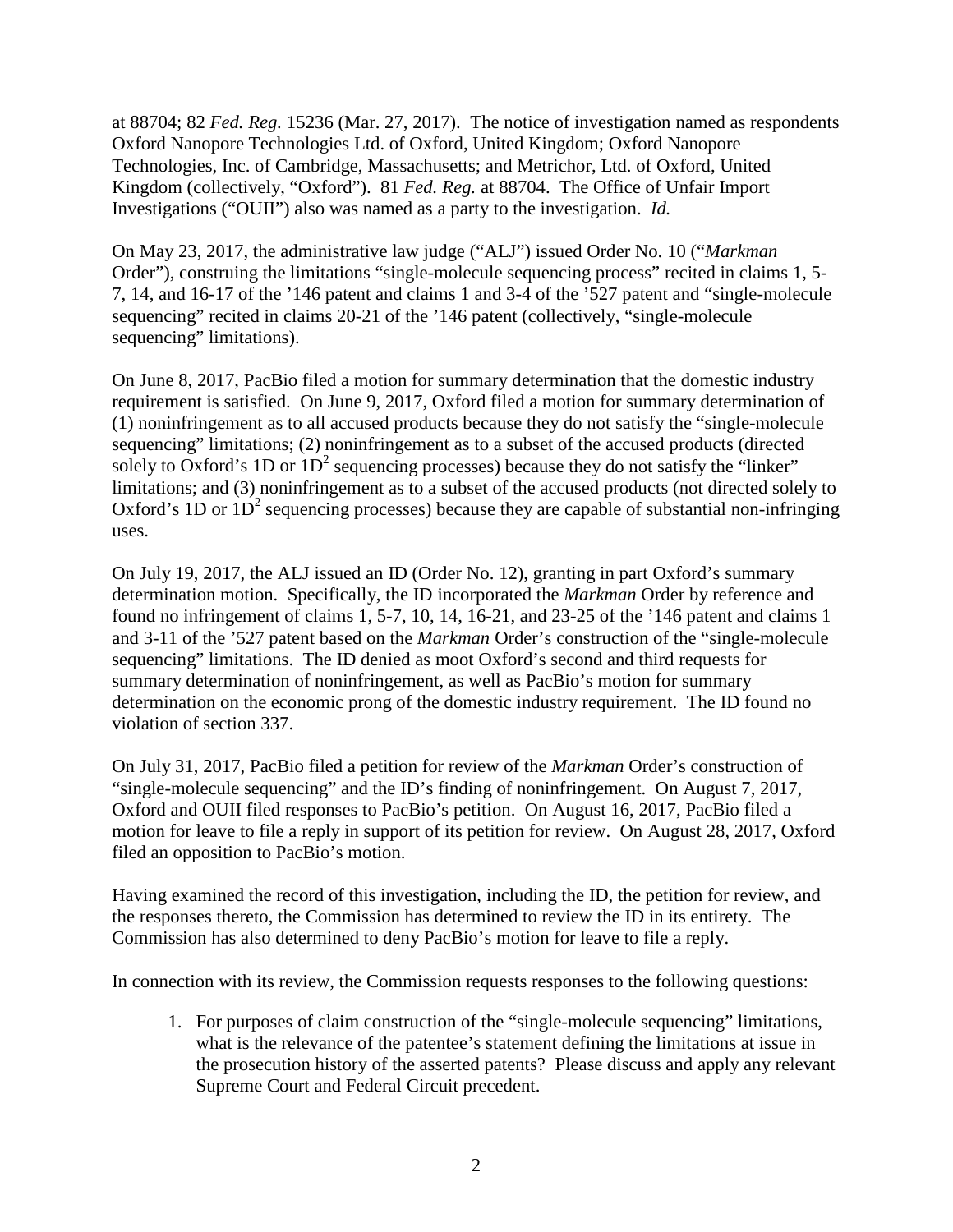- 2. For purposes of claim construction of the "single-molecule sequencing" limitations, what is the relevance of the original and issued claims of parent application U.S. Patent Application No. 12/413,258 where those claims do not include the limitations at issue? Please discuss and apply any relevant Supreme Court and Federal Circuit precedent.
- 3. For purposes of claim construction of the "single-molecule sequencing" limitations, what is the relevance of developments in the pertinent art occurring after the effective filing date of the patent application? What is the relevance of such developments when they are referenced in the intrinsic record? Please discuss and apply any relevant Supreme Court and Federal Circuit precedent.
- 4. What is the basis for the different priority dates for the different claims in the asserted patents? For purposes of claim construction of the "single-molecule sequencing" limitations, what is the relevance of the different priority dates? Please discuss and apply any relevant Supreme Court and Federal Circuit precedent.

**WRITTEN SUBMISSIONS:** The parties to the investigation are requested to file written submissions on the issues identified in this notice. Initial written submissions must be filed no later than close of business on **Friday, September 15, 2017**. Initial written submissions by the parties shall be no more than 30 pages, excluding any attachments or exhibits. Reply submissions must be filed no later than the close of business on **Friday, September 22, 2017**. Reply submissions by the parties shall be no more than 20 pages, excluding any attachments or exhibits. No further submissions on these issues will be permitted unless otherwise ordered by the Commission. Persons filing written submissions must file the original document electronically on or before the deadlines stated above and submit 8 true paper copies to the Office of the Secretary by noon the next day pursuant to section 210.4(f) of the Commission's Rules of Practice and Procedure (19 C.F.R. § 210.4(f)). Submissions should refer to the investigation number ("Inv. No. 337-TA-1032") in a prominent place on the cover page and/or the first page. (*See* Handbook for Electronic Filing Procedures, [https://www.usitc.gov/secretary/documents/handbook\\_on\\_filing\\_procedures.pdf.](https://www.usitc.gov/secretary/documents/handbook_on_filing_procedures.pdf)) Persons with questions regarding filing should contact the Secretary at (202) 205-2000.

Any person desiring to submit a document to the Commission in confidence must request confidential treatment. All such requests should be directed to the Secretary to the Commission and must include a full statement of the reasons why the Commission should grant such treatment. *See* 19 C.F.R. § 201.6. Documents for which confidential treatment by the Commission is properly sought will be treated accordingly. A redacted non-confidential version of the document must also be filed simultaneously with any confidential filing. All nonconfidential written submissions will be available for public inspection at the Office of the Secretary and on EDIS.